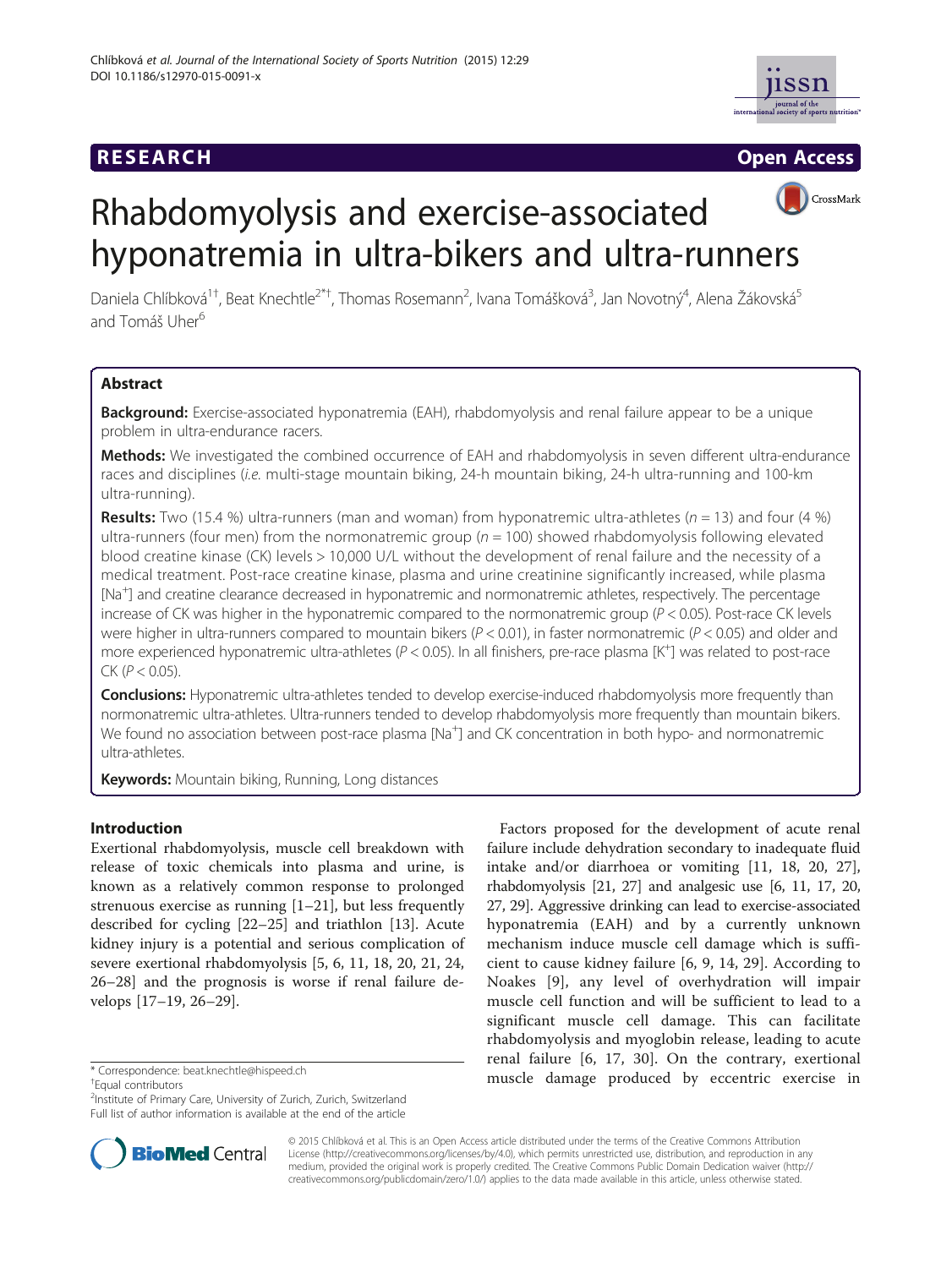healthy individuals can cause creatine kinase elevations without renal impairment [[1, 2, 7, 8, 31](#page-10-0)].

Previous studies related to a proposed link between rhabdomyolysis and EAH [\[3](#page-10-0), [6](#page-10-0)–[8](#page-10-0), [14](#page-10-0)–[17](#page-10-0), [27](#page-10-0), [32](#page-10-0)–[36](#page-11-0)]. The simultaneous presentation of EAH and rhabdomyolysis creates a complicated and opposing treatment paradox with regard to fluid resuscitation [[6, 8](#page-10-0), [27](#page-10-0)]. There are two explanations for the development of EAH and rhabdomyolysis: one causes the other [\[14, 16, 27](#page-10-0), [37\]](#page-11-0) or they occur independently [[14\]](#page-10-0). EAH could promote rhabdomyolysis through changes in intracellular [K<sup>+</sup>] and/or [Ca<sup>++</sup>] concentrations and reduce the stability of the cell membrane, or through direct mechanism decrease cell membrane stability through extracellular fluid osmotically drawn into the muscle cell [\[6](#page-10-0), [14](#page-10-0), [27](#page-10-0), [35\]](#page-11-0). If the extracellular [Na<sup>+</sup>] falls during endurance exercise, the intracellular  $[Ca^{++}]$  is impaired and increases of  $[Ca^{++}]$  lead to cellular injury, because arginine vasopressin is not able to restore the  $[Na^+]/[Ca^{++}]$  bal-ance [[14\]](#page-10-0). During EAH, intracellular [K<sup>+</sup>] is depleted and transferred to the extracellular compartment and myocytes are injured [\[14](#page-10-0)]. EAH leads to cell swelling due to extracellular hypoosmolality and their reduction through extrusion of intracellular [K<sup>+</sup>] induces rhabdomyolysis [[35\]](#page-11-0). On the contrary, rhabdomyolysis may cause EAH by arginine vasopressin secretion and fluid leakage into injured muscle [[14, 27, 32](#page-10-0)–[35](#page-11-0)]. Siegel [[33](#page-10-0)] and also Kim et al. [[12\]](#page-10-0) confirmed the strong relationship between post-exercise interleukin-6 and creatine kinase (CK) concentrations for support that rhabdomyolysis is a stimulus for EAH via the syndrome of inappropriate antidiuretic hormone secretion [[33](#page-10-0)–[35](#page-11-0)].

To prevent and treat rhabdomyolysis, it is necessary to measure CK levels as the most common marker to assess skeletal muscle damage [[7, 12](#page-10-0)] which is also highly correlated to myoglobin [\[7](#page-10-0), [38](#page-11-0)]. The high CK concentrations could provide an explanation for the high incidence of EAH [[36\]](#page-11-0). The peak CK concentration may be predictive of the development of renal failure [\[30](#page-10-0)]. The determination of other muscle enzymes aids less information for a reliable diagnosis [\[26](#page-10-0)].

Whether an association exists for the combination of EAH and rhabdomyolysis is currently under debate  $[6, 27]$  $[6, 27]$ . Therefore, in the present analysis, we aimed  $(i)$ to identify athletes who developed simultaneously EAH and rhabdomyolysis. We aimed  $(ii)$  to expose possible biochemical factors in the hyponatremic and the normonatremic group to better explore this association.

# Methods

#### Participants

Institutional review board approval was granted for this study by the local institutional ethics committee. The data were collected from 2012 to 2013 during individual

ultra-running and ultra-cycling races. Participants were from the "Czech Championship 24-h mountain bike race" in Jihlava city from 2012 to 2013, the "Bike Race Marathon Rohozec 24 h" in Liberec city in 2012, the "Sri Chinmoy Self-Transcendence Marathon 24-h race" in Kladno city in 2012, the "Trilogy Mountain Bike Stage Race" in Teplice nad Metují in 2012 and 2013 and the 100-km running race in Plzen city in 2013, all held in the Czech Republic.

#### Race details

The "Czech Championship 24-h mountain bike race" took place during the second weekend in June 2012 and 2013 at 12:00 on Saturday and finished at 12:00 on Sunday. The course comprised a 9.5 km single-track with an elevation of 220 m. The "Bike Race Marathon Rohozec 24 h" took place on June  $9<sup>th</sup>$  and finished on June  $10^{th}$  2012. The course comprised a 12.6 km track with an elevation of 250 m. In both races a single aid station located at the start/finish area was provided by the organizer with a variety of food and beverages. The ultra-mountain bikers were allowed to be supported by additional food and drinks in their pit stops. The "Sri Chinmoy Self-Transcendence Marathon 24-h race" took place from July  $21^{st}$  to July  $22^{nd}$  2012. The lap was 1 km, situated around an athletic stadium on asphalt with 1 m change in altitude. The organizer provided the athletes with a buffet where both warm and cold food and beverages were offered. The "Trilogy Mountain Bike Stage Race" took place the first week in July 2012 and 2013. The prologue covered 3 km with 300 m difference in elevation. The first stage covered 66 km with 2,200 m of altitude to climb, the second stage was 63 km in length with 2,300 m difference in elevation and the third stage was 78.8 km with 3,593 m. The "Czech championship 100-km running race" was held on July  $9^{th}$  2013 and the ultra-runners had to run 66 times a lap of 1,500 m in length.

#### Procedures, measurements and calculations

At each race, blood and urine measurements were provided during registration the day before each race. Post-race measurements were upon completion of the race. Blood samples were drawn from the seated athlete into heparinized tubes via an antecubital vein. One Sarstedt S-Monovette (plasma gel, 7.5 ml) for chemical analysis was cooled, sent to the laboratory and analysed within 6 h. Blood samples were obtained to determine pre- and post-race plasma [Na<sup>+</sup>], plasma [K<sup>+</sup>], plasma and urine creatinine and plasma CK. Plasma [Na<sup>+</sup>], plasma [K<sup>+</sup> ], plasma creatinine and plasma CK were determined using biochemical analyzer Modular SWA P300 (Roche, Basel, Switzerland). Samples of urine were collected in one Sarstedt Monovette for urine (10 ml)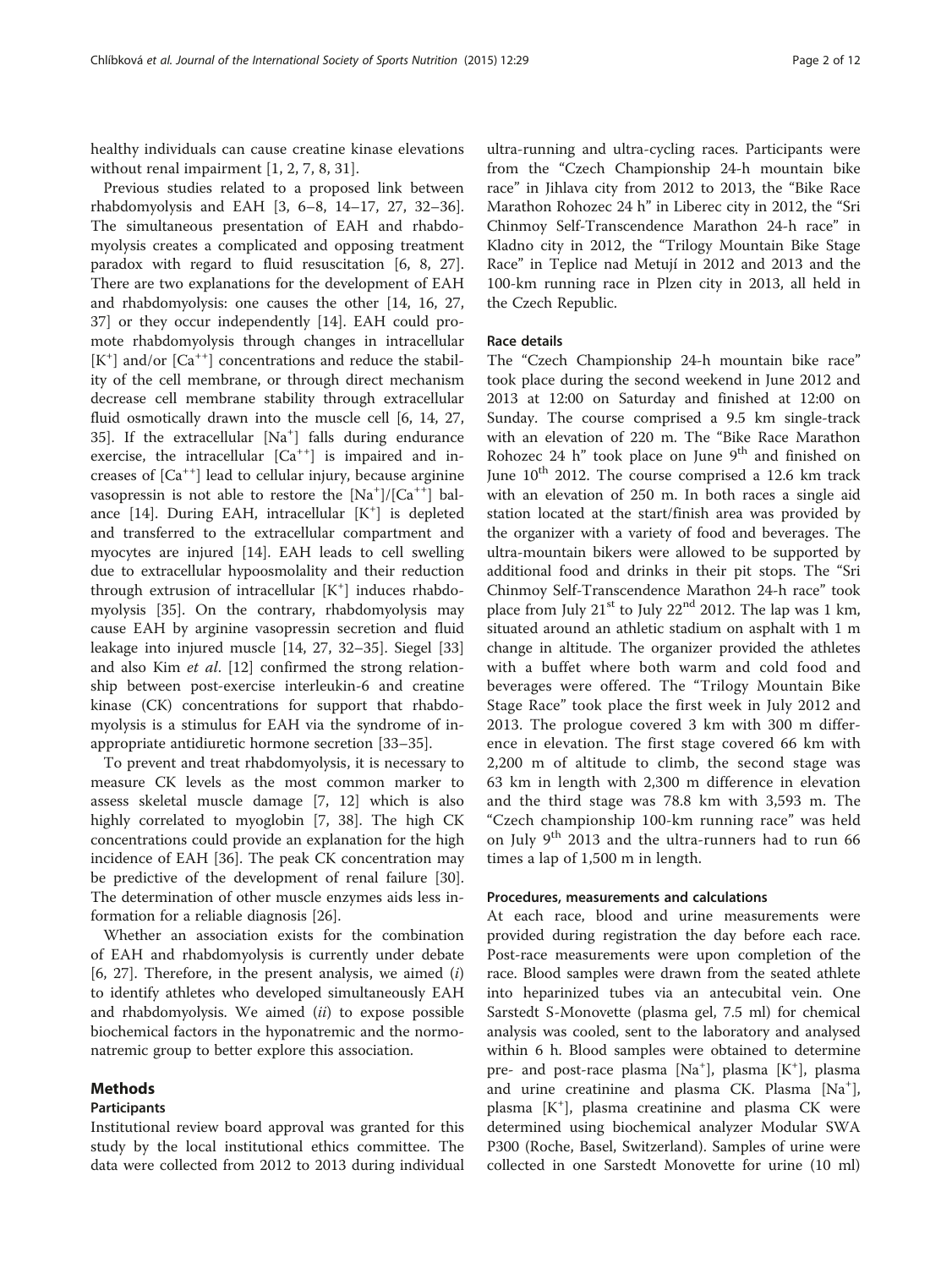and sent to the laboratory. CK was determined in urine samples using biochemical analyzer Modular SWA P300 (Roche, Basel, Switzerland).

#### Statistical analysis

Race performance was identical with the absolute ranking in each race due to the connection of runners, mountain bikers and various disciplines (i.e. 24-h race, stage race, 100-km race). Continuous data underwent normality test with the D'Agostino and Pearson omnibus normality test. Because data did not pass normality testing, Spearman correlation analyses were used to examine the associations between blood and urinary parameters and pre-race characteristics within the hyponatremic group and the normonatremic group and all finishers. Paired sample t-tests or the Wilcoxon signed-rank tests (within different races and within genders, within all finishers, the normonatremic and the hyponatremic group) were used to compare parameters before and after the race as appropriate and to compare continuous measures. Mann–Whitney test was used for group comparisons (hyponatremic and normonatremic, ultra-runners and mountain bikers). Variables as post-race CK and type of race and post-race CK and gender were compared using one-way analysis of variance (ANOVA) and Tukey's multiple comparison tests. Statistical significance was set at  $P < 0.05$ .

#### Results

Of the 145 ultra-runners and ultra-mountain bikers included in this study, 113 (81.8 %) finishers underwent body mass measurements and provided pre and postrace blood and urine samples. Thirty-two ultra-athletes did not finish their race or they did not undergo all measurements. Thirteen (11.5 %) finishers developed EAH, the remaining subjects  $(n = 100)$  were normonatremic. Two (1.8 %) ultra-runners (one man and one woman) from all finishers  $(n = 113)$ , that means two  $(15.4 %)$ from the hyponatremic ultra-athletes  $(n = 13)$  and four (3.5 %) from all finishers and four (4 %) ultra-runners (four men) from the normonatremic group  $(n = 100)$ showed rhabdomyolysis following elevated blood CK levels > 10,000 U/L without the development of renal failure and the necessity of a medical treatment. Data of all cases with rhabdomyolysis (cases 1–6) are presented in Tables 1 and [2.](#page-3-0) Pre-race variables, age, race performance and body mass of present six cases with rhabdomyolysis including two ones with simultaneously EAH and rhabdomyolysis are shown in Table 1. Percentage changes in their blood and urine parameters (CK, plasma [Na<sup>+</sup>], plasma [K<sup>+</sup>], plasma creatinine, urine creatinine and creatinine clearance) are shown in Table [2](#page-3-0).

We combined the racers by each ultra-endurance disciplines to four categories (SMTB - mountain bike stage racers, 24 MTB - 24-h ultra-mountain bikers, 24 RUN - 24-h ultra-runners and 100RUN - 100-km ultra-runners) (Tables [3,](#page-3-0) [4, 5](#page-4-0) and [6](#page-5-0)). The limitation was a small number of racers in some races or in genders due to the field nature of research and a toughness of such types of races. We included this fact into our conclusions and mentioned it in the discussion. Nevertheless, we divided racers also by genders to smaller groups to obtain a more accurate characterization of various endurance disciplines by post- minus pre-race differences in body mass, plasma [Na+ ], plasma [K+ ], plasma creatinine, urine creatinine and creatinine clearance (Tables [3](#page-3-0), [4, 5](#page-4-0) and [6](#page-5-0)). Post-race CK levels were significantly higher in ultrarunners ( $n = 31$ ) compared to mountain bikers ( $n = 82$ )  $(P \le 0.05)$ . There was no difference in post-race plasma [Na<sup>+</sup> ] between ultra-runners and mountain bikers  $(P > 0.05)$ . The highest average post-race CK levels were in 24RUNners  $(7,033 \pm 9,360 \text{ U/L})$ , follow by 100RUNners (3,211 ± 4,617 U/L), 24MTBers (1,123 ± 1,077 U/L) and SMTBers (918 ± 818 U/L). In 24RUNners post-race increase of CK was significantly higher than in 24MTBers ( $r = 0.40$ ,  $P < 0.01$ ).

We compared the hyponatremic  $(n = 13)$  and the normonatremic ( $n = 100$ ) group of ultra-athletes. An average race performance (absolute order in each race) was 38.5 ± 47.7 in the hyponatremic group and  $49.5 \pm 43.3$  in the normonatremic group without significant difference between both groups. Race performance correlated negatively to post-race  $(r = -0.37, P < 0.05)$  and percentage change  $(r = -0.31, P < 0.05)$  in CK only in the

Table 1 Age, body mass, training, pre-race experience, and race performance of subjects with rhabdomyolysis including case 1 and 2 (in bold) with EAH and rhabdomyolysis  $(n = 6)$ 

| Case           | Age (yrs.) | Sex | Change in<br>body mass (%) | Race<br>(discipline) | Absolute<br>order | Number of finished<br>ultra-marathons (n) | Years as an active<br>biker runner) (yrs.) | Training hours<br>weekly (h) |
|----------------|------------|-----|----------------------------|----------------------|-------------------|-------------------------------------------|--------------------------------------------|------------------------------|
| 1              | 51         | М   | $-2.9$                     | 100-km RUN           | 19                | 4                                         | 27                                         | 12                           |
| $\overline{2}$ | 38         | F   | $-2.6$                     | 24-km RUN            |                   | 30                                        | 13                                         | 15                           |
| 3              | 35         | M   | $-3.4$                     | 24-km RUN            |                   |                                           | 18                                         | 10                           |
| $\overline{4}$ | 31         | M   | $-0.9$                     | 24-km RUN            | 20                |                                           |                                            | 15                           |
| 5              | 26         | M   | $-4.7$                     | 24-km RUN            | 6                 |                                           |                                            | 4                            |
| 6              | 48         | M   | $-0.2$                     | 100-km RUN           |                   |                                           |                                            |                              |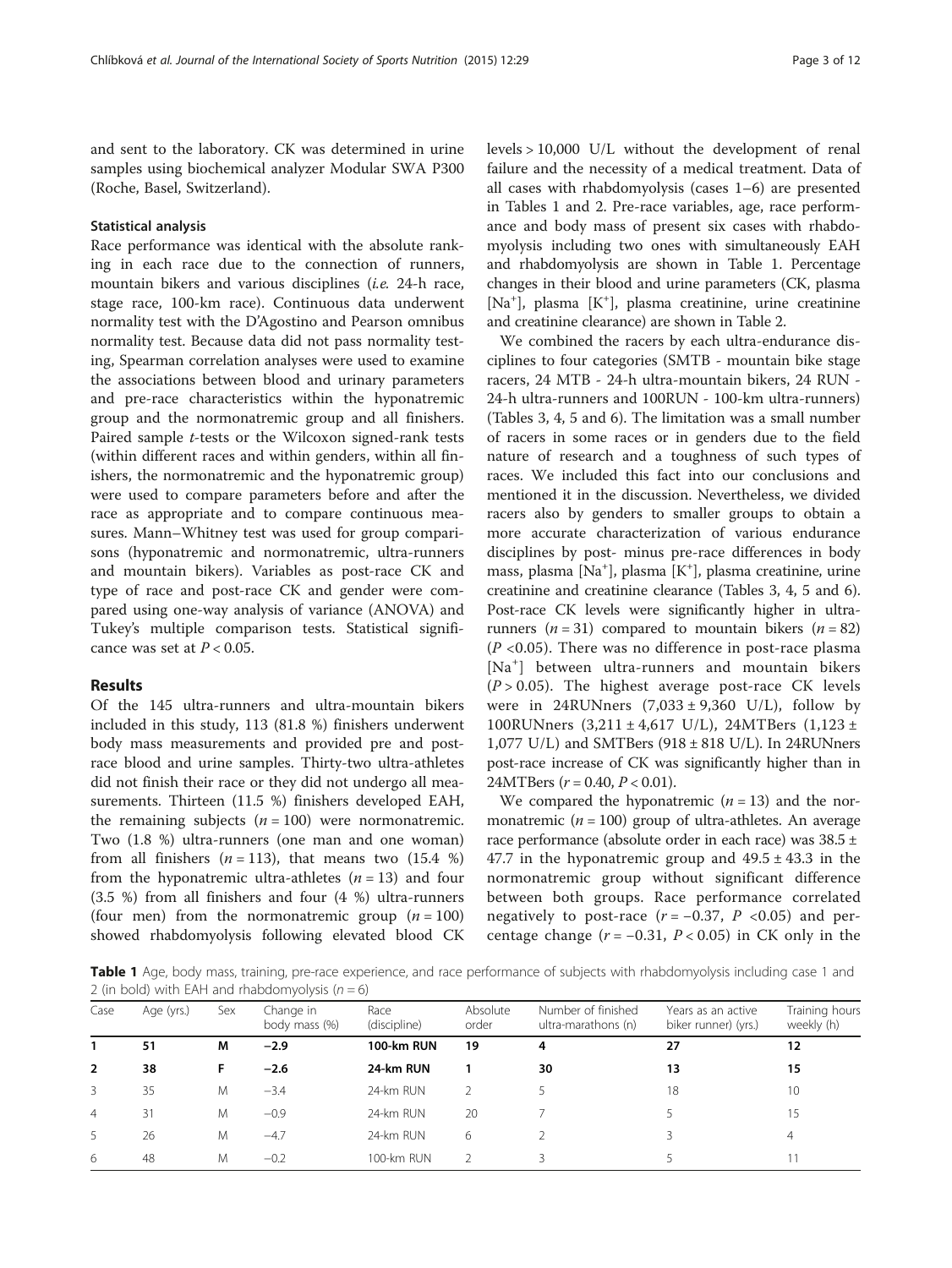| Case           | PreR blood<br>$[Na^+]$ (mmol/L) | PostR blood<br>$[Na^+]$ (mmol/L) | Blood [Na <sup>+</sup> ]<br>change (%) | Blood [K <sup>+</sup> ]<br>change (%) | PreR blood<br>CK U/L | PostR blood<br>CK U/L | <b>Blood CK</b><br>change (%) | <b>Blood CR</b><br>change (%) | CRCL<br>change (%) | Urine CR<br>change (%) |
|----------------|---------------------------------|----------------------------------|----------------------------------------|---------------------------------------|----------------------|-----------------------|-------------------------------|-------------------------------|--------------------|------------------------|
| 1              | 138                             | 134                              | $-2.9$                                 | 23.5                                  | 509.4                | 14512.9               | 2749.0                        | 25.0                          | $-22.4$            | 102.5                  |
| $\overline{2}$ | 137                             | 133                              | $-2.9$                                 | $-29.2$                               | 130.0                | 15172.9               | 11571.5                       | 14.3                          | $-14.7$            | 165.6                  |
| 3              | 140                             | 138                              | $-1.4$                                 | $-25.8$                               | 112.9                | 29702.9               | 26209.0                       | 11.1                          | $-13.0$            | 143.6                  |
| $\overline{4}$ | 138                             | 138                              | 0.0                                    | $-40.7$                               | 150.6                | 12786.2               | 8378.2                        | 10.0                          | $-9.9$             | 212.7                  |
| 5              | 141                             | 135                              | $-4.3$                                 | $-15.3$                               | 654.1                | 18085.9               | 2665.0                        | 33.3                          | $-28.5$            | 165.0                  |
| 6              | 137                             | 141                              | 2.9                                    | 36.7                                  | 321.9                | 20280.6               | 6381.5                        | 50.0                          | $-33.4$            | 485.3                  |

<span id="page-3-0"></span>Table 2 Blood and urine parameters subjects with rhabdomyolysis including case 1 and 2 (in bold) with EAH with rhabdomyolysis  $(n = 6)$ 

Note: PreR = pre-race, PostR = post-race, [Na<sup>+</sup>] = plasma sodium, [K<sup>+</sup>] = plasma potassium, CK = creatinae, kinase, CR = creatinine, CRCL = creatinine clearance

normonatremic group. An average age of hyponatremic athletes was  $39.5 \pm 6.9$  years, normonatremic athletes 38.6  $\pm$  8.5 years. Age was associated with post-race ( $r = 0.58$ ,  $P < 0.05$ ) and percentage change ( $r = 0.61$ ,  $P < 0.05$ ) in CK in the hyponatremic group. The number of years as an active runner (biker) was related to the percentage change  $(r = 0.75, P < 0.05)$  in CK only in the hyponatremic group. Neither the number of finished ultra-marathons nor the total number of hours spent by training weekly, nor gender was related to post-race CK concentration  $(P > 0.05)$ in both groups. In the hyponatremic group, CK increased by  $3,456 \pm 4,982$  U/L and  $1.9 \pm 2.9$  %, respectively, from baseline ( $P < 0.01$ ). In the normonatremic group CK increased by  $1,831 \pm 4,073$  U/L and  $1.1 \pm 2.8$  %, respectively, from baseline  $(P < 0.01)$ . The percentage increase of CK was higher in the hyponatremic group  $(P < 0.05)$  (Fig. [1](#page-5-0)).

Post-race CK was related to pre-race plasma [K<sup>+</sup>] in all finishers  $(P < 0.05)$  (Fig. [2](#page-5-0)). On the contrary, post-race or percentage change in CK was not associated with percentage change in body mass, post-race plasma [Na<sup>+</sup>], plasma [K+ ], plasma and urine creatinine and creatine clearance in all finishers, hyponatremic or normonatremic ultraathletes  $(P > 0.05)$ .

In the hyponatremic group, post-race plasma [Na<sup>+</sup>] decreased by  $5.8 \pm 2.1$  mmol/L  $(4.1 \pm 1.5 \%)$   $(P < 0.01)$ . In the normonatremic group, post-race plasma [Na<sup>+</sup>] decreased by  $1.2 \pm 2.4 \text{ mmol/L}$ ,  $(0.8 \pm 1.7 \text{ %})$   $(P < 0.01)$ . Percentage change in plasma [Na<sup>+</sup>] was significantly higher in hyponatremic ultra-athletes  $(P < 0.05)$ . Plasma [K<sup>+</sup>] remained stable post-race ( $P > 0.05$ ) in hyponatremic ultra-athletes. Post-race plasma [K<sup>+</sup>] decreased by 5.1 ± 0.9 mmol/L post-race,  $(1.3 \pm 25.3 \%)$   $(P < 0.05)$  in

**Table 3** Age, anthropometric, blood and urine characteristics of the stage MTBers ( $n = 32$ )

|                                       | Pre-race             | Post-race           | Change in absolute      | Change in percent    | $P$ -value |
|---------------------------------------|----------------------|---------------------|-------------------------|----------------------|------------|
| Male multi-stage MTBers ( $n = 28$ )  |                      |                     |                         |                      |            |
| Age (yrs.)                            | $36.7 \pm 6.2$       |                     |                         |                      |            |
| Body mass (kg)                        | $76.6 \pm 6.6$       | $75.8 \pm 6.3$      | $-0.7 \pm 1.5*$         | $-0.9 \pm 2.0*$      | < 0.05     |
| Plasma sodium (mmol/L)                | $142.8 \pm 1.9$      | $140.0 \pm 2.7$     | $-2.8 \pm 2.3$ **       | $-1.9 \pm 1.6$ **    | < 0.01     |
| Plasma potassium(mmol/L)              | $4.4 \pm 0.7$        | $5.2 \pm 0.5$       | $0.8 \pm 0.9***$        | $21.3 \pm 21.7$ **   | < 0.01     |
| Plasma creatinine (mg/dL)             | $0.9 \pm 0.1$        | $1.2 \pm 0.5$       | $0.3 \pm 0.5*$          | $33.3 \pm 64.8^*$    | $=0.01$    |
| Plasma creatine kinase (U/L)          | $180.7 \pm 95.9$     | $1009.4 \pm 812.6$  | $828.7 \pm 821.2$ **    | $586.8 \pm 686.9$ ** | < 0.01     |
| Plasma creatine clearance (ml/min)    | $10849.4 \pm 1502.9$ | $8953.6 \pm 2447.9$ | $-1895.8 \pm 2158.7$ ** | $-17.4 \pm 19.3$ **  | < 0.01     |
| Urine creatinine (mmol/L)             | $7.2 \pm 3.9$        | $19.7 \pm 17.6$     | $12.5 \pm 17.5$ **      | $245.8 \pm 284.7$ ** | < 0.01     |
| Female multi-stage MTBers ( $n = 4$ ) |                      |                     |                         |                      |            |
| Age (yrs.)                            | $39.0 \pm 7.2$       |                     |                         |                      |            |
| Body mass (kg)                        | $65.5 \pm 2.8$       | $63.2 \pm 2.8$      | $-2.3 \pm 1.1*$         | $-3.5 \pm 1.6*$      | < 0.05     |
| Plasma sodium (mmol/L)                | $141.5 \pm 2.4$      | $138.8 \pm 1.7$     | $-2.8 \pm 2.2$          | $-1.9 \pm 1.6$       | 0.09       |
| Plasma potassium(mmol/L)              | $4.7 \pm 0.6$        | $4.8 \pm 0.4$       | $0.1 \pm 0.5$           | $1.8 \pm 10.6$       | 0.84       |
| Plasma creatinine (mg/dL)             | $0.8 \pm 0.1$        | $1.0 \pm 0.1$       | $0.2 \pm 0.1$           | $21.9 \pm 15.7$      | 0.68       |
| Plasma creatine kinase (U/L)          | $118.9 \pm 25.4$     | $418.1 \pm 413.3$   | $299.2 \pm 433.5$       | $308.1 \pm 454.3$    | 0.26       |
| Plasma creatine clearance (ml/min)    | $9862.8 \pm 712.2$   | 7943.8 ± 1478.1     | $-1918.9 \pm 1008.3*$   | $-19.8 \pm 10.8*$    | < 0.05     |
| Urine creatinine (mmol/L)             | $7.2 \pm 2.6$        | $17.8 \pm 1.0$      | $10.6 \pm 2.6$ **       | $191.7 \pm 159.6$ ** | < 0.05     |

Note: Results are presented as mean  $\pm$  SD;  $* = P < 0.05$ ,  $** = P < 0.01$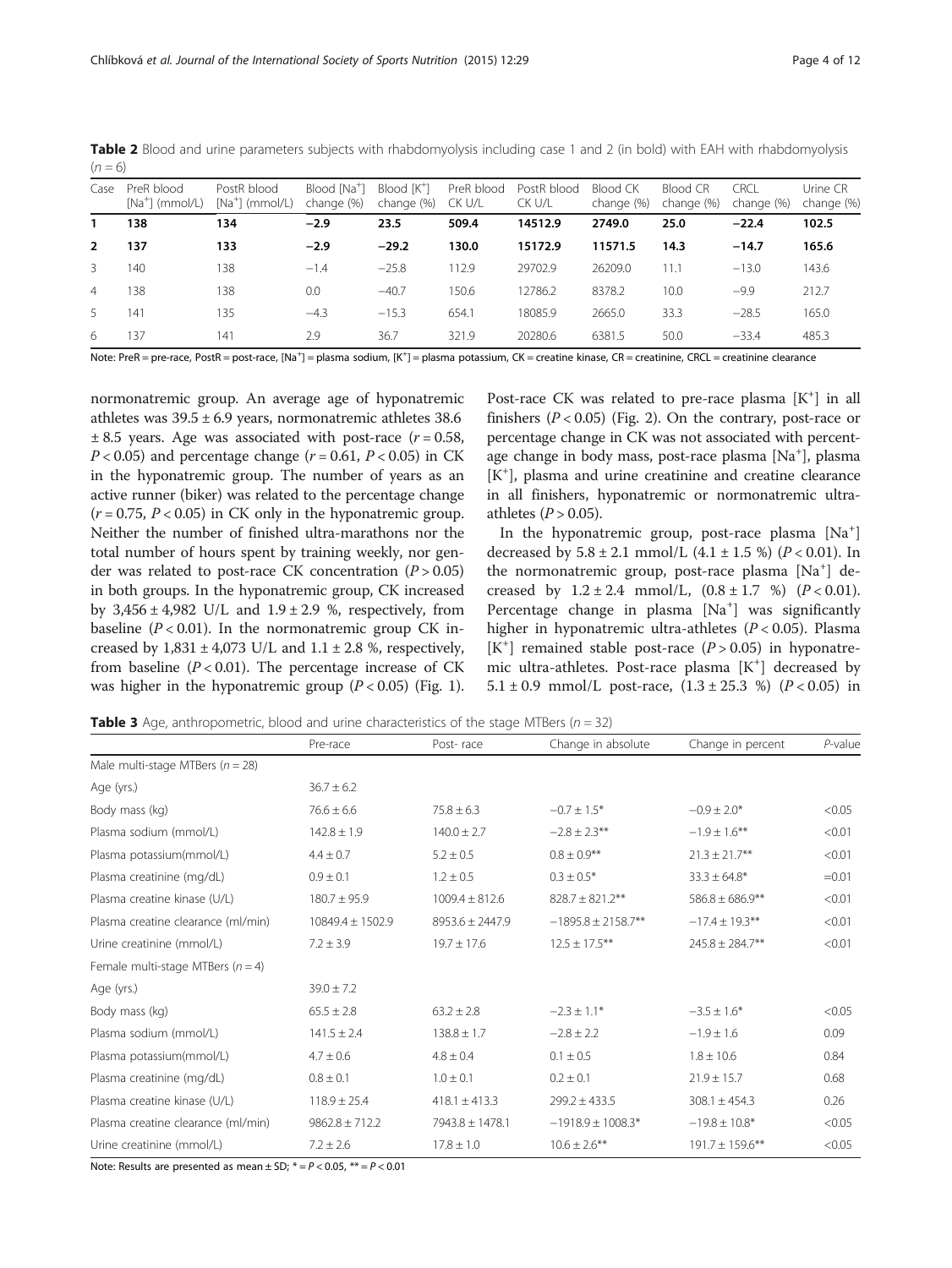|                                    | Pre-race             | Post-race           | Change in absolute    | Change in percent    | $P$ -value |
|------------------------------------|----------------------|---------------------|-----------------------|----------------------|------------|
| Male 24-hr MTBers ( $n = 38$ )     |                      |                     |                       |                      |            |
| Age (yrs.)                         | $38.4 \pm 9.8$       |                     |                       |                      |            |
| Body mass (kg)                     | $78.8 \pm 7.7$       | $77.1 \pm 8.0$      | $-1.6 \pm 1.5***$     | $-2.0 \pm 2.1$ **    | < 0.01     |
| Plasma sodium (mmol/L)             | $138.0 \pm 1.6$      | $137.0 \pm 2.6$     | $-1.0 \pm 2.8$ *      | $-0.7 \pm 2.0*$      | < 0.05     |
| Plasma potassium(mmol/L)           | $5.5 \pm 1.0$        | $5.0 \pm 1.1$       | $-0.5 \pm 1.3*$       | $-7.4 \pm 23.2*$     | < 0.05     |
| Plasma creatinine (mg/dL)          | $0.9 \pm 0.1$        | $1.2 \pm 0.2$       | $0.3 \pm 0.2$ **      | $32.7 \pm 21.8***$   | < 0.01     |
| Plasma creatine kinase (U/L)       | $207.5 \pm 92.3$     | $1316.3 \pm 1111.9$ | 1108.9 ± 1099.1**     | $590.9 \pm 560.4**$  | < 0.01     |
| Plasma creatine clearance (ml/min) | $10657.2 \pm 1614.2$ | $9623.2 \pm 1837.4$ | $-1034.1 \pm 1121.0*$ | $-9.8 \pm 11.7*$     | < 0.05     |
| Urine creatinine (mmol/L)          | $7.9 \pm 3.7$        | $18.4 \pm 5.7$      | $10.5 \pm 6.5$ **     | $212.3 \pm 236.4$ ** | < 0.01     |
| Female 24-hr MTBers ( $n = 12$ )   |                      |                     |                       |                      |            |
| Age (yrs.)                         | $37.7 \pm 7.4$       |                     |                       |                      |            |
| Body mass (kg)                     | $62.1 \pm 5.1$       | $60.0 \pm 5.4$      | $-1.9 \pm 3.1*$       | $-2.7 \pm 5.1*$      | < 0.05     |
| Plasma sodium (mmol/L)             | $137.5 \pm 2.5$      | $136.6 \pm 2.0$     | $-0.9 \pm 3.0$        | $-0.6 \pm 2.2$       | 0.31       |
| Plasma potassium(mmol/L)           | $5.1 \pm 0.8$        | $4.7 \pm 0.6$       | $-0.5 \pm 0.7$ *      | $-8.2 \pm 12.0*$     | < 0.05     |
| Plasma creatinine (mg/dL)          | $0.9 \pm 0.1$        | $1.0 \pm 0.1$       | $0.1 \pm 0.2$         | $13.4 \pm 20.0$      | 0.05       |
| Plasma creatine kinase (U/L)       | $148.7 \pm 75.7$     | $568.9 \pm 293.4$   | $420.2 \pm 285.3$ **  | $349.9 \pm 343.7***$ | < 0.01     |
| Plasma creatine clearance (ml/min) | $9365.7 \pm 1579.9$  | $8228.8 \pm 2228.7$ | $-13.0 \pm 17.3$      | $-12.5 \pm 15.7$     | 0.05       |
| Urine creatinine (mmol/L)          | $5.4 \pm 2.4$        | $15.7 \pm 4.9$      | $10.3 \pm 4.4***$     | $252.4 \pm 207.8***$ | < 0.01     |

<span id="page-4-0"></span>**Table 4** Age, anthropometric, blood and urine characteristics of the 24-hr MTBers ( $n = 50$ )

Note: Results are presented as mean  $\pm$  SD;  $* = P < 0.05$ ,  $** = P < 0.01$ 

| <b>Table 5</b> Age, anthropometric, blood and urine characteristics of the 24-hr ultra-runners ( $n = 12$ ) |  |
|-------------------------------------------------------------------------------------------------------------|--|
|-------------------------------------------------------------------------------------------------------------|--|

|                                        | Pre-race             | Post-race            | Change in absolute     | Change in percent      | $P$ -value |
|----------------------------------------|----------------------|----------------------|------------------------|------------------------|------------|
| Male 24-hr ultra-runners ( $n = 8$ )   |                      |                      |                        |                        |            |
| Age (yrs.)                             | $37.5 \pm 8.1$       |                      |                        |                        |            |
| Body mass (kg)                         | $71.1 \pm 5.9$       | $70.0 \pm 6.7$       | $-1.1 \pm 1.2$ *       | $-1.6 \pm 1.8$ *       | < 0.05     |
| Plasma sodium (mmol/L)                 | $140.1 \pm 1.2$      | $139.1 \pm 2.0$      | $-1.0 \pm 2.3$         | $-0.7 \pm 1.7$         | 0.26       |
| Plasma potassium(mmol/L)               | $6.7 \pm 1.1$        | $5.1 \pm 0.6$        | $-1.6 \pm 1.3*$        | $-21.8 \pm 17.4*$      | < 0.05     |
| Plasma creatinine (mg/dL)              | $0.9 \pm 0.1$        | $0.9 \pm 0.2$        | $0.0 \pm 0.1$          | $10.6 \pm 12.7$        | 0.06       |
| Plasma creatine kinase (U/L)           | $224.0 \pm 192.0$    | $8813.8 \pm 10536.4$ | 8589.8 ± 10500.7*      | $5782.1 \pm 8659.2*$   | < 0.05     |
| Plasma creatine clearance (ml/min)     | $10657.2 \pm 1614.2$ | $9623.2 \pm 1837.4$  | $-1034.1 \pm 1121.0*$  | $-9.8 \pm 11.7*$       | < 0.05     |
| Urine creatinine (mmol/L)              | $7.5 \pm 1.3$        | $17.5 \pm 2.6$       | $10.0 \pm 2.7***$      | $139.2 \pm 47.9***$    | < 0.01     |
| Female 24-hr ultra-runners ( $n = 4$ ) |                      |                      |                        |                        |            |
| Age (yrs.)                             | $40.0 \pm 7.7$       |                      |                        |                        |            |
| Body mass (kg)                         | $56.9 \pm 5.2$       | $56.3 \pm 5.1$       | $-0.6 \pm 0.6$         | $-1.0 \pm 1.2$         | 0.16       |
| Plasma sodium (mmol/L)                 | $139.8 \pm 2.6$      | $137.8 \pm 3.4$      | $-2.0 \pm 3.4$         | $-1.4 \pm 2.4$         | 0.32       |
| Plasma potassium(mmol/L)               | $6.2 \pm 0.3$        | $4.6 \pm 0.2$        | $-1.7 \pm 0.2$ **      | $-26.4 \pm 2.9$ **     | < 0.01     |
| Plasma creatinine (mg/dL)              | $0.7 \pm 0.1$        | $0.7 \pm 0.1$        | $0.01 \pm 0.0$         | $9.0 \pm 7.3$          | 0.18       |
| Plasma creatine kinase (U/L)           | $99.0 \pm 23.5$      | $5507.1 \pm 6600.4$  | $5408.1 \pm 6580.2$ ** | $4765.0 \pm 4806.5***$ | 0.19       |
| Plasma creatine clearance (ml/min)     | $10353.4 \pm 795.3$  | $9547.0 \pm 845.9$   | $-806.4 \pm 838.7$     | $-7.6 \pm 7.9$         | 0.15       |
| Urine creatinine (mmol/L)              | $4.5 \pm 2.1$        | $15.2 \pm 0.2$       | $10.7 \pm 1.9***$      | $327.8 \pm 276.6$ **   | < 0.01     |

Note: Results are presented as mean  $\pm$  SD;  $* = P < 0.05$ ,  $** = P < 0.01$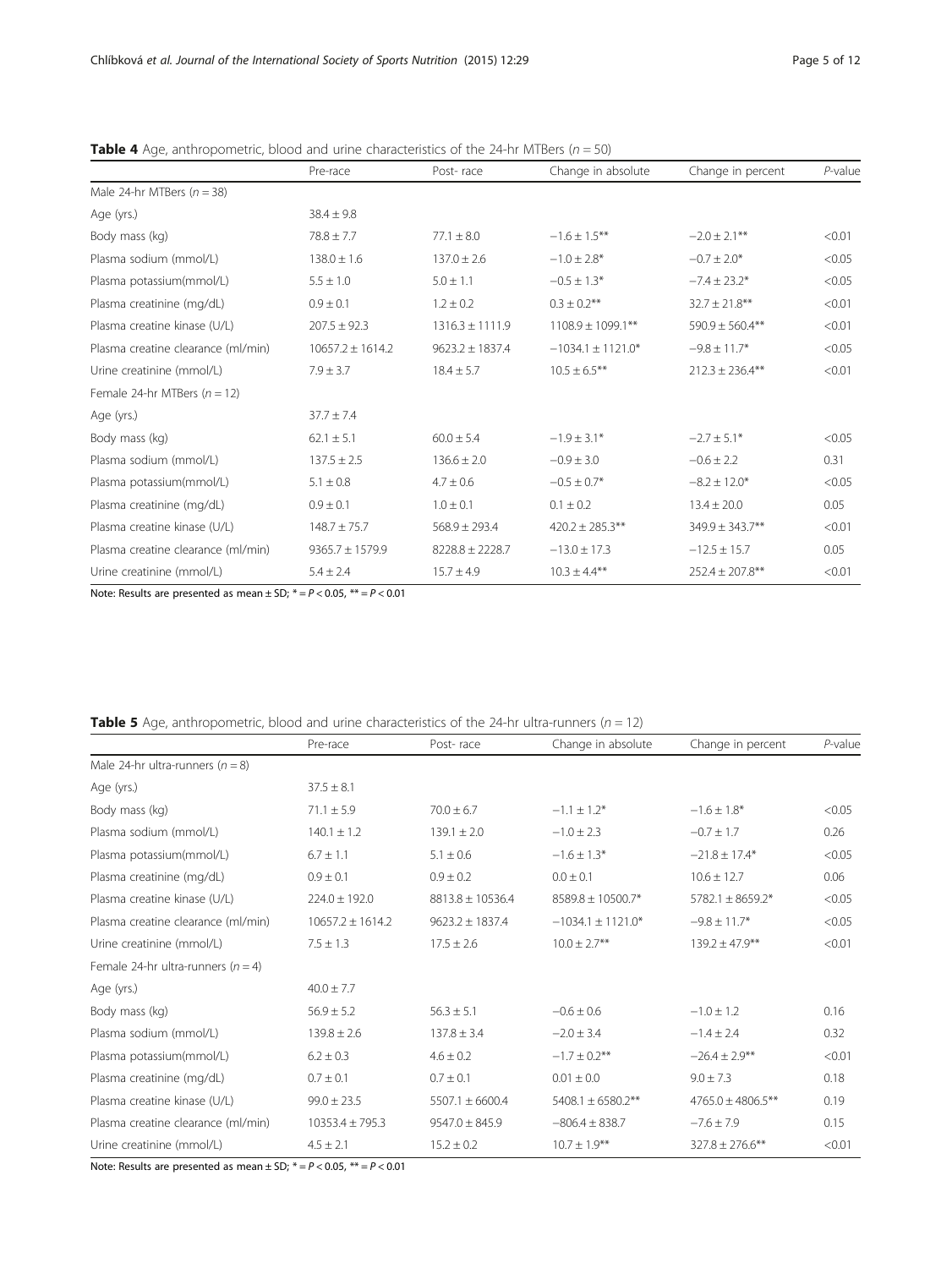|                                         | Pre-race            | Post-race           | Change in absolute      | Change in percent    | $P$ -value |
|-----------------------------------------|---------------------|---------------------|-------------------------|----------------------|------------|
| Male 100 km ultra-runners ( $n = 4$ )   |                     |                     |                         |                      |            |
| Age (yrs.)                              | $43.9 \pm 9.6$      |                     |                         |                      |            |
| Body mass (kg)                          | $67.0 \pm 8.5$      | $65.1 \pm 7.8$      | $-1.8 \pm 1.3$ **       | $-2.6 \pm 1.7$ **    | < 0.01     |
| Plasma sodium (mmol/L)                  | $139.6 \pm 2.2$     | $137.8 \pm 2.9$     | $-1.8 \pm 3.6$          | $-1.3 \pm 2.6$       | 0.09       |
| Plasma potassium(mmol/L)                | $6.2 \pm 1.0$       | $5.6 \pm 0.7$       | $-0.6 \pm 1.6$          | $-6.2 \pm 24.9$      | 0.18       |
| Plasma creatinine (mg/dL)               | $0.9 \pm 0.2$       | $1.1 \pm 0.3$       | $0.2 \pm 0.3$           | $25.8 \pm 48.1$      | 0.05       |
| Plasma creatine kinase (U/L)            | $227.1 \pm 148.9$   | $4357.1 + 5822.5$   | $4130.0 \pm 5742.7*$    | $1925.5 \pm 2180.3*$ | < 0.05     |
| Plasma creatine clearance (ml/min)      | $8985.3 \pm 2219.0$ | $7327.7 \pm 2080.2$ | $-1657.5 \pm 2146.8$ ** | $-16.7 \pm 17.9*$    | < 0.05     |
| Urine creatinine (mmol/L)               | $6.6 \pm 4.6$       | $18.5 \pm 4.1$      | $11.9 \pm 5.8***$       | $365.2 \pm 332.1***$ | < 0.01     |
| Female 100 km ultra-runners ( $n = 5$ ) |                     |                     |                         |                      |            |
| Age (yrs.)                              | $40.6 \pm 5.8$      |                     |                         |                      |            |
| Body mass (kg)                          | $59.0 \pm 7.7$      | $57.6 \pm 6.6$      | $-1.4 \pm 1.2$          | $-2.3 \pm 1.6$       | 0.05       |
| Plasma sodium (mmol/L)                  | $138.4 \pm 2.3$     | $136.0 \pm 1.6$     | $-2.4 \pm 2.7$          | $-1.7 \pm 1.9$       | 0.12       |
| Plasma potassium(mmol/L)                | $5.2 \pm 0.9$       | $5.5 \pm 0.9$       | $0.3 \pm 0.6$           | $7.3 \pm 13.0$       | 0.28       |
| Plasma creatinine (mg/dL)               | $0.8 \pm 0.1$       | $1.0 \pm 0.2$       | $0.2 \pm 0.1*$          | $25.6 \pm 20.6*$     | < 0.05     |
| Plasma creatine kinase (U/L)            | $251.1 \pm 187.7$   | $1949.3 \pm 1357.3$ | $1698.2 \pm 1413.2*$    | $990.7 \pm 748.9*$   | 0.06       |
| Plasma creatine clearance (ml/min)      | $9335.1 \pm 1748.4$ | $7463.4 \pm 2240.3$ | $-1871.7 \pm 1199.4*$   | $-20.6 \pm 12.9*$    | < 0.05     |
| Urine creatinine (mmol/L)               | $8.2 \pm 4.8$       | $19.4 \pm 7.4$      | $11.2 \pm 6.7^*$        | $192.2 \pm 153.0*$   | < 0.05     |

<span id="page-5-0"></span>**Table 6** Age, anthropometric, blood and urine characteristics of the 100-km ultra-runners ( $n = 19$ )

Note: Results are presented as mean  $\pm$  SD;  $* = P < 0.05$ ,  $** = P < 0.01$ 

normonatremic ultra-athletes. Pre-race plasma [K<sup>+</sup>] was not related to post-race plasma [K<sup>+</sup>] in all finishers, hyponatremic or normonatremic ultra-athletes  $(P > 0.05)$ . Post-race plasma creatinine increased by  $1.1 \pm 0.5$  mg/dL  $(39.5 \pm 71.0 \%)$   $(P < 0.05)$  in hyponatremic finishers. Post-race plasma creatinine increased by  $1.1 \pm 0.3$  mg/ dL  $(25.2 \pm 34.1 \%)$   $(P < 0.01)$  in normonatremic finishers. Post-race urine creatinine increased by 7.9 ± 7.0 mmol/L  $(216 \pm 287 \%)$   $(P < 0.01)$  in the hyponatremic group. Post-race urine creatinine increased by 9.5 ± 5.7 mmol/L

 $(229 \pm 235 \%)$   $(p < 0.01)$  in the normonatremic group. Post-race plasma creatine clearance decreased by 2,454  $\pm$  2,428 ml/min (21.7  $\pm$  18.4 %) (P < 0.01) in the hyponatremic group. Plasma creatine clearance decreased by  $1,913 \pm 1,815$  ml/min  $(18.0 \pm 15.6 %)$   $(P<0.01)$  in the normonatremic group. In comparison of the normonatremic and the hyponatremic group percentage change in plasma  $[K^+]$ , plasma and urine creatinine and creatine clearance did not differ significantly between both groups.



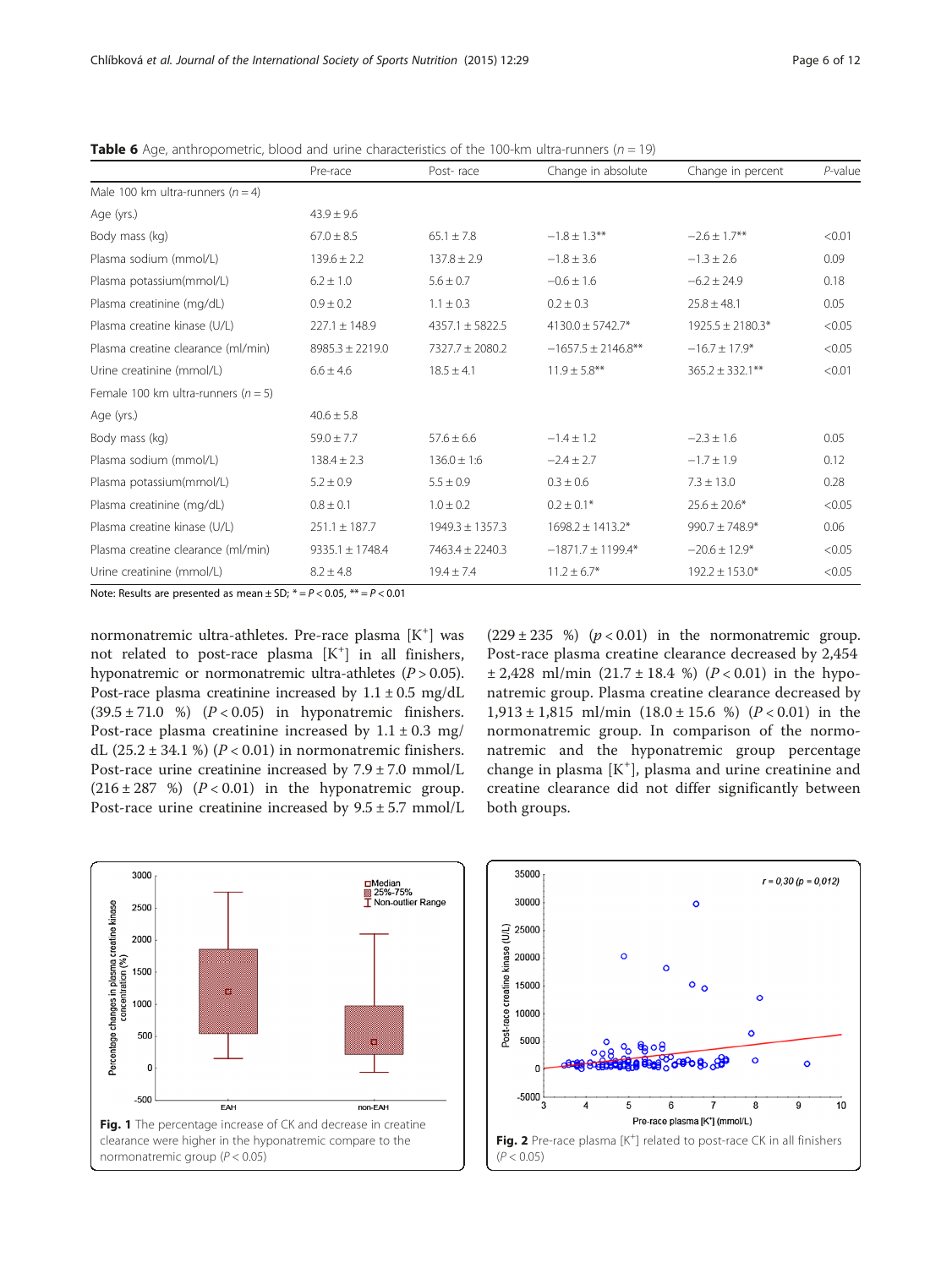# **Discussion**

The most important result was that two (15.4 %) ultrarunners from 13 hyponatremic and four (4.0 %) ultrarunners from 100 normonatremic finishers (5.3 % from a total number of finishers) developed post-race CK levels higher than 10,000 U/L without the occurrence of renal failure and the necessity of a medical treatment.

# Pre-race characteristics of cases with rhabdomyolysis (cases 1–6)

The present case 1 (51-year-old man) and case 2 (38-yearold woman) with EAH and rhabdomyolysis were among the faster, but not younger finishers in their races. Female 24RUNner case 2 was even the first according to the absolute order among both genders. The 153-km ultra-runners with EAH and rhabdomyolysis (three men and one woman) exhibited an average age of  $38 \pm 8$  years in a study by Ellis et al. [[14](#page-10-0)]. In a recent study published by Hoffman et al. [\[8\]](#page-10-0), a 161-km hyponatremic ultra-runner with rhabdomyolysis was 53 years old. In the study of Boulter et al. [[17](#page-10-0)], three (from four with acute renal failure) hyponatremic male 89-km ultra-marathoners noted their average age of  $34.0 \pm 8.7$  years. In the study of Bruso *et al.* [[6](#page-10-0)], 161-km ultra-runners with EAH and rhabdomyolysis were men with an average age of  $39 \pm 7$  years and they tended to be younger and faster than those not developing EAH with rhabdomyolysis. The present normonatremic male cases with rhabdomyolysis (cases 3–6) with mean age  $35.0 \pm 9.4$  were among the faster finishers and they were on average younger compared to the rest of the normonatremic athletes. As described by Hoffman et al. [[7](#page-10-0)] in their study of 161-km finishers of "Western States Endurance Run" (WSER) with rhabdomyolysis, blood CK concentrations were not related to finish time, age or the number of prior similar completed races. The comparison of the present hyponatremic cases (1,2) and normonatremic cases (3–6) with rhabdomyolysis was impossible due to the low number of cases. Nevertheless, when we compared all hyponatremic and normonatremic cases, the present older and more trained (i.e. more years spent by running/biking) hyponatremic ultra-athletes developed higher post-race CK concentrations than the younger ones and the less trained hyponatremic ultra-athletes. Moreover, the present faster normonatremic finishers developed higher post-race CK concentrations than the slower normonatremic finishers. On the contrary, race experience  $(i.e.$  the number of finished ultra-marathons) or the training frequency and length *(i.e.* number of training hours per week) related to an increased CK neither in hyponatremic, nor in normonatremic ultra-athletes. Gender was not related to CK in the present ultra-athletes. The rare incidence of women with EAH and rhabdomyolysis probably reflects the ratio of female to male finishers in similar ultra-endurance races [\[6\]](#page-10-0).

#### Creatine kinase concentrations

Normal CK post-race values are up to  $\sim$  2,000 U/L [[9\]](#page-10-0). In accordance to Sinert et al. [[31](#page-10-0)], inclusion criteria were an elevated CK of more than 500 U/L and they reported exertional rhabdomyolysis with admission CK levels between 700 U/L and 167,000 U/L. CK levels of roughly 500–1500 U/L [[24](#page-10-0)] or approximately over 2,000 U/L are used as the criterion for statin myopathy [[39](#page-11-0), [40](#page-11-0)] and CK above 10,000 U/L as diagnosis of rhabdomyolysis [\[27, 31](#page-10-0)]. In the present study,  $CK \ge 2,000$  U/L and associated myopathy developed three (23.1 %) hyponatremic (one male and one female 100RUNners and one male 24MTBer) and fifteen (15 %) normonatremic (six male 24MTBers, two male and one female 24RUNners, three male and one female 100RUNners and two male SMTBers) ultraathletes. Overall, eighteen (15.9 %) of all present ultraathletes ( $n = 113$ ) developed exercise-associated myopathy.

Cases 1 and 2 developed biochemical EAH and exerciseinduced rhabdomyolysis with CK levels of 14,512 U/L and 15,172 U/L, respectively. The rest of the hyponatremic group  $(n = 11)$  had CK range from 691 U/L to 3,163 U/L. In the normonatremic cases 3, 5 and 6 with rhabdomyolysis post-race CK increased in the range from 12,768 U/L to 20,280 U/L. Aside from cases 1 and 2, normonatremic cases 3, 5 and 6 exhibited CK concentrations higher than 14,512 U/L, the lower initial post-race value of two cases with EAH and rhabdomyolysis. The study of the 153-km ultra-runners with EAH and rhabdomyolysis described CK levels in the range from 15,636 U/L to more than 100,000 U/L [\[14\]](#page-10-0). Rhabdomyolysis in combination with EAH in one male athlete was presented by Putterman [\[35](#page-11-0)] with CK 1,545 U/L which peaked at 10,300 U/L. Boulter et al. [\[17](#page-10-0)] described in three 89-km runners with EAH and rhabdomyolysis CK levels in a wide range from 5,718 U/L to 48,934 U/L. Hoffman et al. [\[16\]](#page-10-0) observed higher blood CK concentrations among those with EAH than those not developing EAH at the 2011 WSER. In 161-km ultra-run race mean CK concentrations were even 54,583 U/L in the hyponatremic group and 30,335 U/L in the normonatremic group [[16](#page-10-0)]. Percentage change in CK was significantly higher in the present hyponatremic compare to normonatremic ultra-athletes. Hyponatremic finishers with an average post-race CK  $3,658 \pm 5,029$  U/L tended to develop exercise induced rhabdomyolysis more than present normonatremic ultra-athletes with an average post-race CK  $2,025 \pm 4,094$  U/L.

We could not compare validly different kinds of races and ultra-disciplines due to the small number of participants in some observed races. Nevertheless, post-race plasma CK significantly increased in male and female finishers in all races (SMTB, 24MTB, 24RUN and 100RUN), except female SMTBers with a non-significant increase. Notwithstanding, in comparison of all ultra-runners  $(n = 31)$  and all mountain bikers  $(n = 82)$  post-race CK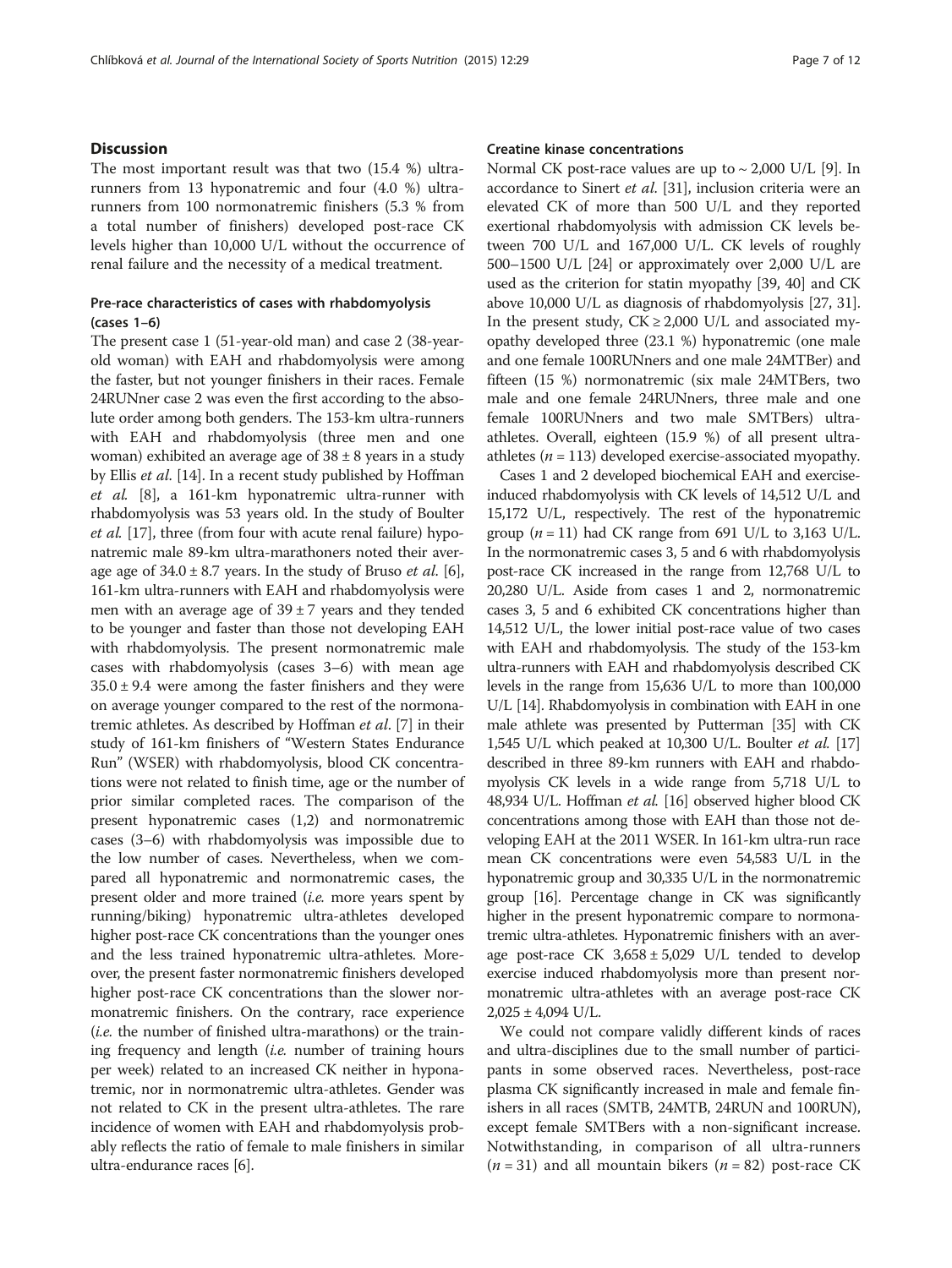levels were significantly higher in the present ultrarunners. Despite a dissimilar number of participants in each race discipline we found the highest post-race CK levels in the 24RUNners and the 100RUNners with a significantly higher increase of post-race CK in 24RUNners compared to 24MTBers. Moreover, cases 1 and 6 were from 100RUN and cases 2, 3, 4 and 5 were 24RUNners. In accordance to Hoffman et al. [\[8\]](#page-10-0) mild to moderate elevations of CK are common in long running distance and exertional rhabdomyolysis is often associated with EAH. Skenderi et al. [\[1\]](#page-10-0) assumed that prolonged exercise at even moderate intensity can induce asymptomatic exertional rhabdomyolysis. In their study of 246-km ultra-runners an increase of post-race CK was 43,763 U/L; nevertheless, the ultra-runners did not require hospitalisation. The reasons for an increase in CK could be also the duration of races and the large eccentric component of ultra-running races [\[7](#page-10-0), [12\]](#page-10-0). On the contrary, a low increase of CK of 542 U/L during 24 h after the exercise appeared after two hours of cycling [\[25](#page-10-0)]. The groups of ultra-runners and MTBers were not equal; nevertheless, the present ultra-runners tended to develop more frequently exercise-induced rhabdomyolysis than the present ultra-MTBers.

Normonatremic cases 3 and 6 (1.8 % from the total of 113 ultra-athletes) developed post-race CK concentration of 20,280 U/L, a level associated with renal failure [[31\]](#page-10-0). Acute kidney injury is a complication of severe rhabdomyolysis (CK  $> 60,000$  U/L to 80,000 U/L) and the prognosis is worse with renal failure [[38](#page-11-0)]. However, no present finisher developed acute kidney injury or renal failure or need a medical treatment. In the present study the post-race CK levels were not as high as in other studies. However, the average increase was from 2,665 % to 26,209 % in all cases with rhabdomyolysis. Factors associated with acute renal failure include rhabdomyolysis with CK concentrations higher than 20,000 U/L or higher than five times the normal value [[31,](#page-10-0) [38\]](#page-11-0). However, no defined level exists. Following Meijer et al. [\[30](#page-10-0)], the risk of acute renal injury in rhabdomyolysis is low at CK levels lower than 15,000 U/L to 20,000 U/L. Acute renal injury with CK levels at 5,000 U/L usually occurs with hypovolemia (low circulating volume) or aciduria (acidic urine) [\[26](#page-10-0), [27](#page-10-0), [29, 31\]](#page-10-0). However, exercise may induces factors protect against hypovolemia and aciduria. Exercise-induced rhabdomyolysis with mean CK concentrations up to 40,000 U/L [[1, 31](#page-10-0)] has not been reliable to diagnose renal failure [[17](#page-10-0)]. Blood CK concentration was reported from the 161-km WSER in 1980 through 1983 [\[3](#page-10-0), [4\]](#page-10-0), 1995 [\[5\]](#page-10-0), 2009 [\[6\]](#page-10-0) and 2010 [\[7](#page-10-0)] and Bruso *et al.* [[6\]](#page-10-0) first defined the relationship between EAH and rhabdomyolysis in the 161-km ultrarun in five runners with CK values of 40,000 U/L. CK concentrations in the 2010 WSER finishers were higher than values previously reported [[7\]](#page-10-0). Hoffman et al. [7] suggested that stress caused by trail running race with its challenging conditions produced severe muscle damage. However, CK values higher than 20,000 U/L are common for this type of event and seldom result in detri-mental consequences. Hoffman et al. [[7\]](#page-10-0) found no athlete with acute renal failure, despite high mean CK levels of 32,956 U/L. Thirty-nine ultra-runners finishing a 245-km race with CK values exceeding 40,000 U/L also had not been shown to have acute renal failure [\[1](#page-10-0)]. On the contrary, four cases of acute renal failure in the Comrades marathon had various levels of CK values of 39,000 U/L, 29, 800 U/L, 24,120 U/L and 2,220 U/L [[17](#page-10-0)]. In the cohort of twenty-six patients with severe rhabdomyolysis the average level of CK with 38,351 U/L was predicted the development of acute renal failure [[30\]](#page-10-0). Nevertheless, exercise-induced rhabdomyolysis rarely progresses to acute renal failure [[27, 31\]](#page-10-0) and less severe forms of rhabdomyolysis or in cases of hyperCKemia (i.e. chronic or intermittent muscle destruction) present with no renal failure [\[26](#page-10-0)]. Moreover, exertional muscle damage produced by eccentric exercise can lead to an elevated CK without renal impairment [[2,](#page-10-0) [39\]](#page-11-0). CK level is, therefore, not useful in distinguishing acute renal failure [[2, 31,](#page-10-0) [41](#page-11-0)]. Given the wide range of CK levels the value of CK is limited to diagnose rhabdomyolysis [[30](#page-10-0)]. Factors for renal failure in cases of exertional rhabdomyolysis in marathon running could be a pre-existing viral/bacterial infection, heat stress, dehydration, latent myopathy, NSAID (non-steroidal antiinflammatory drugs), other drugs or analgesic use [\[2](#page-10-0), [27, 31\]](#page-10-0). In the present study we were not able to observe these factors in ultra-athletes. However, the present results support hypothesis that the magnitude of elevated CK do not have exactly and always predict acute renal failure [\[2](#page-10-0), [31](#page-10-0), [38, 39, 41\]](#page-11-0).

# Plasma [Na<sup>+</sup>] and [K<sup>+</sup>] concentrations

Plasma [Na<sup>+</sup>] decreased in cases 1 and 2 with rhabdomyolysis and EAH and cases 3 and 5 with rhabdomyolysis within the hyponatremic and the normonatremic group with a significantly higher increase in the hyponatremic group. In different kinds of the present races limited by various numbers of participant's plasma [Na<sup>+</sup>] decreased in all ultra-disciplines. Hyponatremia as the most common electrolyte disorder associated with ultra-running and muscle-cell swelling with mechanical stress caused by running (footrace) may result in skeletal muscle damage, rhabdomyolysis, or acute renal injury [[27](#page-10-0)]. However, we found no study about the occurrence of rhabdomyolysis and EAH in cycling races. Also the present post-race CK levels were significantly higher in the ultra-runners and no mountain biker presented EAH with rhabdomyolysis or just rhabdomyolysis. Blood [Na<sup>+</sup>] and CK concentrations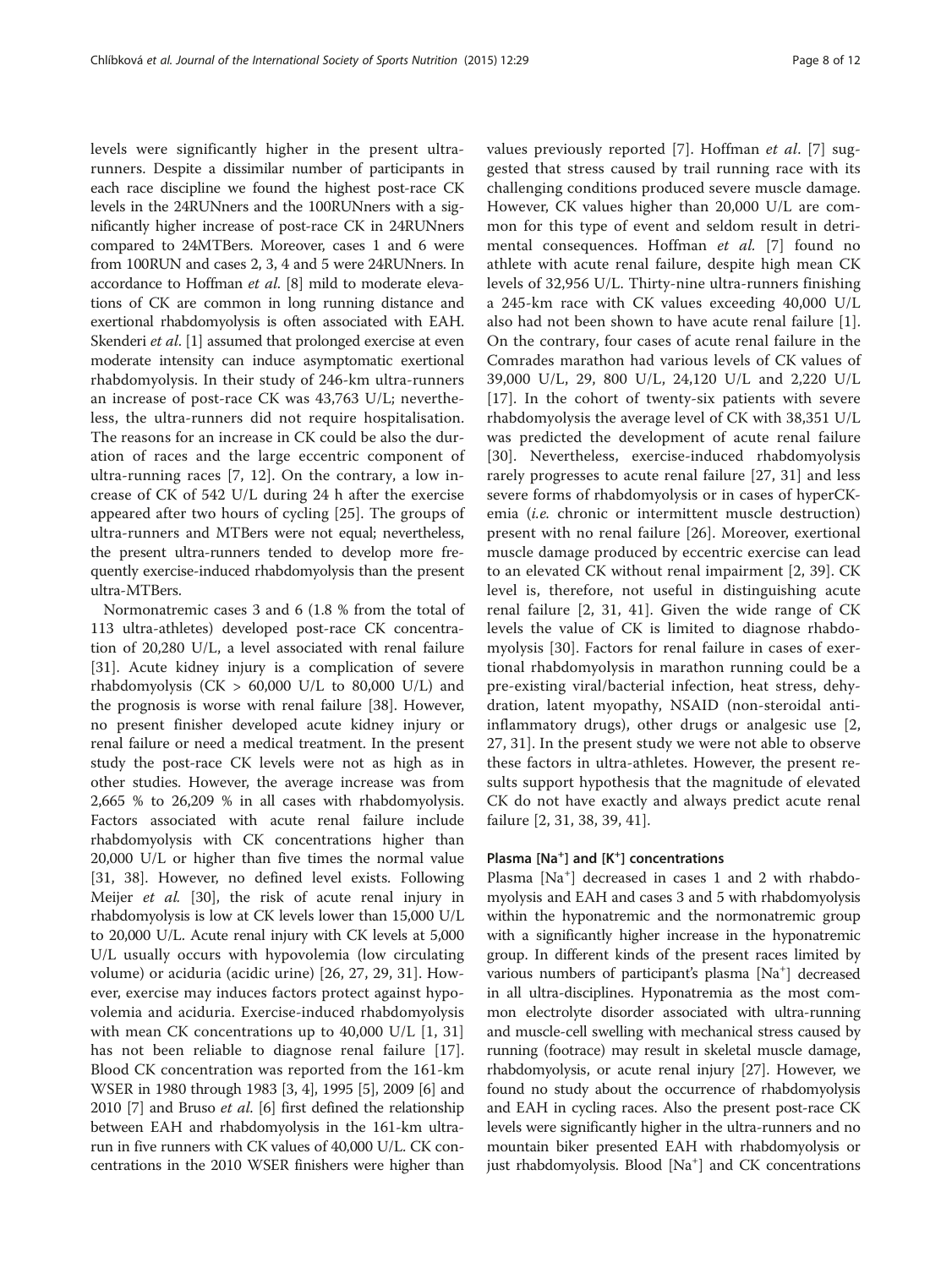were negatively correlated in 161-km ultra-runners [[16](#page-10-0)]. In all present finishers  $(n = 113)$ , in hyponatremic and in normonatremic finishers, CK concentrations were not associated with plasma [Na<sup>+</sup> ]. In a recent study of Hoffman and Stuempfle [[15\]](#page-10-0) from the WSER in 2011 and 2013, a significant relationship between plasma [Na<sup>+</sup>] and CK concentration was also evident, however, without the difference between the hyponatremic and the normonatremic group due to wide variability in creatine kinase concentrations. Similarly, in the study of Hoffman et al. [[7](#page-10-0)], the relationship between blood CK and [Na<sup>+</sup> ] did not reach statistical significance.

The recognition of electrolyte abnormalities associated with rhabdomyolysis and induced acute kidney injury like hyperkalemia (serum  $[K^+] \ge 5.5$  mmol/L) is important to remove  $[K^+]$  from the body [\[26\]](#page-10-0). Hyperkalemia can be classified according to serum  $[K^+]$  into mild (5.5) - 6.5 mmol/L), moderate (6.5 - 7.5 mmol/L) and severe (>7.5 mmol/L) hyperkalemia [[42\]](#page-11-0). A metabolic disorder known to cause EAH and rhabdomyolysis is also hypokalemia, when [K<sup>+</sup>] depletion due to cell swelling eventually induces rhabdomyolysis [[35\]](#page-11-0). None of present ultra-athletes showed post-race hypokalemia. Present case 1 developed post-race plasma [K<sup>+</sup>] 5.2 mmol/L and case 2 plasma [K<sup>+</sup>] of 4.6 mmol/L. A study of four athletes with EAH and rhabdomyolysis showed plasma [K<sup>+</sup>] in the range from 4.1 mmol/L to 4.9 mmol/L [\[14](#page-10-0)]. The present levels of post-race plasma [K<sup>+</sup>] were higher than in the study of Bruso et al. [[6\]](#page-10-0) with an average of 4.0 mmol/L (range 3.4 - 4.9 mmol/L) in his 5 cases with EAH and rhabdomyolysis and higher than in the study of Boulter et al. [\[17\]](#page-10-0) with an average of 4.4 mmol/L.

The interesting finding was that the present cases 1 and 2 showed pre-race values of plasma [K+ ] (6.8 mmol/L and 6.5 mmol/L, respectively) which tended to be higher than in other hyponatremic ultra-athletes. In the present cases with just rhabdomyolysis (cases 3–5), post-race plasma [K] ] ranged from 4.8 mmol/L to 5.0 mmol/L, only case 6 reached 6.7 mmol/L (moderate post-race hyperkalemia). Another finding was the post-race decrease of plasma [K<sup>+</sup>] in all cases (1–5), except case 6. The reason could be probably pre-race mild to severe hyperkalemia in cases  $1-5$  due to the range of pre-race plasma  $[K^+]$  from 5.9 mmol/L to 8.1 mmol/L (case 4 with 8.1 mmol/L). On the contrary, case 6 presented with a pre-race level of 4.9 mmol/L and therefore probably exhibited postrace increase of plasma  $[K^+]$ . The average post-race plasma [K<sup>+</sup> ] in the present normonatremic finishers was in the range from 3.8 mmol/L to 8.2 mmol/L and twenty-seven (27 %) athletes developed levels higher than 5.5 mmol/L. Their average pre-race plasma [K<sup>+</sup>] was  $5.4 \pm 1.2$  mmol/L (range 3.5 mmol/L to 9.2 mmol/L) with fifteen (15 %) ultra-athletes with pre-race level  $\ge$ 5.5 mmol/L. Hyponatremic finishers had an average

post-race plasma  $[K^+]$  in the range from 4.4 mmol/L to 6.5 mmol/L with four (30.8 %) finishers with a level higher than 5.5 mmol/L. Even in five (38.5 %) hyponatremic finishers pre-race plasma [K<sup>+</sup>] reached levels of ≥ 5.5 mmol/L. Post-race plasma  $[K^+]$  significantly decreased in both genders in 24MTBers and 24RUNners and non-significantly in male 100RUNners despite the limitation of different number of finishers in each ultraendurance discipline.

Another finding was that pre-race plasma [K<sup>+</sup>] showed an average value of 6.7 mmol/L and 6.2 mmol/L in male and female 24RUNners, respectively, 5.5 mmol/L and 6.2 mmol/L in male 24MTBers and male 100RUNners, respectively. On the contrary, the lowest pre-race level was 4.4 mmol/L in male SMTBers, 4.7 mmol/L in female SMTBers, 5.2 mmol/L in female 100RUNners, and we simultaneously found a significant increase in post-race plasma [K<sup>+</sup>]. Overall, despite the genders and the various numbers of racers in each ultra-disciplines 57.9 % 24RUNners, 42.0 % of 24MTBers, 16.7 % 100RUNners and 6.3 % of SMTBers showed pre-race hyperkalemia and 47.4 % 100RUNners, 28.1 % SMTBers, 20 % 24MTBers and 16.7 % 24RUNners developed post-race hyperkalemia.

A further interesting finding was that we found an association between pre-race levels of plasma [K<sup>+</sup>] and post-race CK levels in the present finishers. The ultraathletes with higher pre-race plasma [K<sup>+</sup>] developed post-race higher CK levels. It also appears that races with a higher occurrence of pre-race hyperkalemia tended to a lower occurrence of hyperkalemia post-race and conversely. However, there was no significant relationship between pre-race plasma [K<sup>+</sup>] and post-race plasma [K<sup>+</sup>] considering all present ultra-athletes. The presence of mild pre-race or post-race hyperkalemia in some present hyponatremic and normonatremic cases supports either excessive  $[K^+]$  ingestion pre-race or during the race, ingestion of NSAID, reduced renal excretion or tissue breakdown as in rhabdomyolysis [\[42](#page-11-0)]. Notwithstanding, we found no association between postrace plasma [K<sup>+</sup>] and CK concentration. We have to take into account that some results could be also caused by pseudohyperkalemia from leakage of  $[K^+]$  from the intracellular space during or after blood sampling in field conditions [[42](#page-11-0)].

# Plasma and urine creatinine concentrations

Muscle injury releases creatine and increases blood creatinine as one of parameters of myocellular damage [[31](#page-10-0), [39](#page-11-0)]. Biochemical criteria for acute renal injury mean a blood creatinine concentration more than 2.0 mg/dL and 1.5 times of the estimated baseline [\[27](#page-10-0), [31,](#page-10-0) [39](#page-11-0)]. Post-race plasma and urine creatinine significantly increased and creatine clearance decreased in all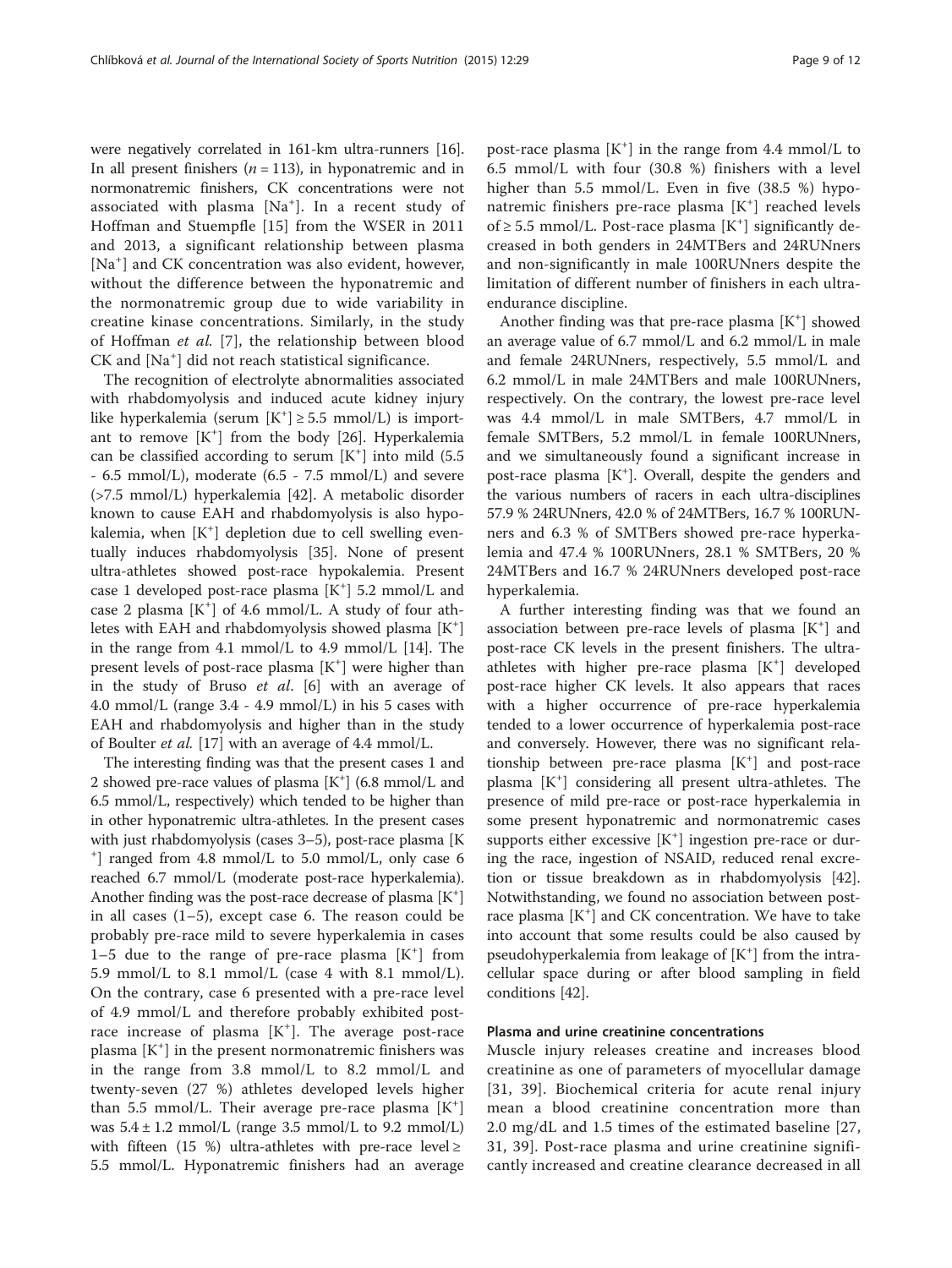cases with rhabdomyolysis (cases 1–6), in the hyponatremic and the normonatremic group and in both genders in all present different races. Current cases 1 and 2 with EAH and rhabdomyolysis developed an average post-race creatinine level of 0.95 mg/dL (1.0 mg/dL and 0.8 mg/dL). In accordance to the study of Bruso et al. [\[6\]](#page-10-0), their average level of post-race blood creatinine in cases with EAH and rhabdomyolysis was higher than in the present study. Three cases in the study of Bruso et al. [\[6](#page-10-0)] developed acute renal failure with higher blood creatinine (2.8 mg/dL to 4.9 mg/dL) than two cases without renal failure (1.1 mg/dL to 1.2 mg/dL), however, without a difference in CK concentrations. Cases 3–6 with just rhabdomyolysis showed an average post-race creatinine level in the range from 1.0 mg/dL to 1.2 mg/dL. In the study of Hoffman et al. [\[38\]](#page-11-0), the range for blood creatinine levels was similar as in the present cases with rhabdomyolysis in the range from 1.1 mg/dL to 1.4 mg/dL. The present hyponatremic group developed post-race creatinine concentration in the range from 0.8 mg/dL to 2.6 mg/dL and the normonatremic group from 0.7 mg/dL to 3.4 mg/dL; however, without a significant difference between both groups.

Present creatinine levels above the upper limit of normal were only found in one hyponatremic male SMTBer (2.6 mg/dL, plus 271.4 %) and one male normonatremic SMTBer (3.4 mg/dL, plus 240.0 %) from a total of 113 ultra-athletes. The 42-year old hyponatremic male SMTBer (post-race plasma [Na<sup>+</sup> ] 134 mmol/L) developed also high pre- and post-race levels of plasma [K<sup>+</sup>] (5.5 and 5.7 mmol/L), minus 3.8 percentage change in body mass; the highest percentage decrease (minus 74.1 %) of creatine clearance within all finishers; however with post-race CK just 1,197 U/L. The 26-year old normonatremic SMTBer showed plasma [Na<sup>+</sup>] 140 mmol/L, preand post-race levels of plasma  $[K^+]$  3.6 and 4.9 mmol/L, plus 0.6 % percentage change in body mass, the second highest percentage decrease (minus 70. 4 %) of creatine clearance within all finishers; however similarly with post-race CK only 1,168 U/L. Both current cases presented post-race without the development of renal failure and the necessity of a medical treatment. Neumayr et al. investigated the effect of marathon cycling on renal function in recreational and professional road cyclists [\[22](#page-10-0), [23\]](#page-10-0) with no evidence for a significant skeletal muscle damage and a reduced renal perfusion responsible for the slight impairment of renal function after marathon cycling [[22\]](#page-10-0). In a study of the 38 recreational male marathon cyclists the increases in plasma creatinine were 20 %, the decrease of creatinine clearance was similar 18 % [\[22](#page-10-0)]. In 16 professional road cyclists (525-km race), plasma creatinine rose by 33 %, the decrease of creatine clearance was 25 % [\[23](#page-10-0)]. Two multi-stage mountain bikers in the present study developed the highest levels of post-race plasma [K<sup>+</sup>] and the

lowest concentrations of creatine clearance; however, both with low post-race CK concentrations. Moreover, these hyponatremic multi-stage bikers showed a higher percentage increase in post-race CK levels than normo-natremic biker. In the study of Hoffman et al. [[41\]](#page-11-0), 4 % of their ultra-runners met the criteria for injury (i.e. blood creatinine 2.0 times of the estimated baseline) and 29 % for risk (i.e. blood creatinine 1.5 times of the estimated baseline) of acute renal injury and those meeting the injury criteria had higher CK concentrations. Nevertheless, very few runners seek or require medical treatment for acute renal injury [[41\]](#page-11-0). In all present SMTBers plasma creatinine rose by 33.3  $% \pm$ 64.8 in men and by  $21.9 \pm 15.7$  % in women with minus  $17.4 \pm 19.3$  % change in male creatine clearance and minus  $19.8 \pm 10.8$  % change in female creatine clearance and their post-race creatine levels and post-race percentage changes in CK were the lowest from all different ultra-disciplines in the present study. These data confirm that the strains of ultramarathon cycling regardless these two presented cases did not influence their renal function. Even though, Khalil *et al.* [[43](#page-11-0)] suggested that acute renal failure is defined with serum creatinine  $>3$ -fold from baseline, or  $>4$  mg/dL with an acute rise of 0.5 mg/d L or greater. The present multi-stage mountain bikers fulfilled these conditions; they did not seek or required medical treatment for acute renal injury. In the present study, correlations between post-race CK values and plasma creatinine, urine creatinine or creatine clearance values were not found.

# Limitations

We have to take into account that the number of present ultra-athletes in various disciplines and gender representation was different. Further we did not observe a urine dipstick for a urine colour, blood and myoglobin. However, direct measurement of myoglobin is less reliable and not clinically useful [[44\]](#page-11-0). Moreover, increased CK levels are associated with increased blood myoglobin [[7,](#page-10-0) [38](#page-11-0)]. Hereafter, a development of rhabdomyolysis can delay several hours after the occurring of EAH due to the changes in intracellular  $[K^+]$  and the restoring of cellular volume [[14\]](#page-10-0). Peak CK level is about 48 to 96 h after its presentation [\[44](#page-11-0)]. In the marathon cyclists renal parameters remained elevated during 24 h of recovery [[22, 23](#page-10-0)]. We had no possibility to observe ultra-athletes one or more days after the race; otherwise the danger of rhabdomyolysis could be higher.

## Practical applications

The value of CK as a prognostic tool is limited, due to the wide inter-individual range of CK levels. In situations where the diagnosis of EAH is uncertain, fluid restriction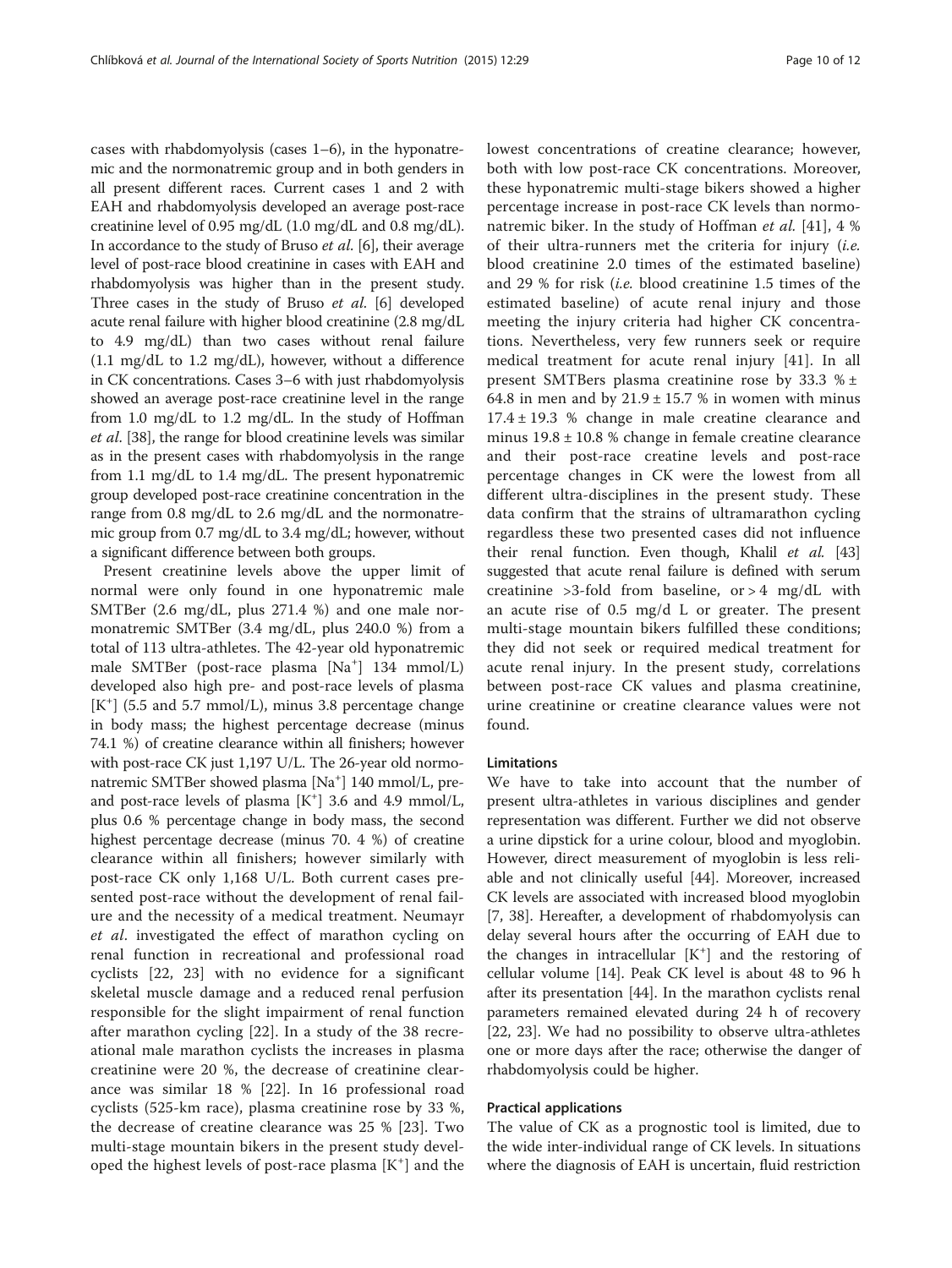<span id="page-10-0"></span>during or after the race is contraindicated in case of dehydration and rhabdomyolysis with impending acute kidney injury [8, 27, 29, [41](#page-11-0)].

# Conclusions

The present hyponatremic ultra-athletes tended to develop exercise-induced rhabdomyolysis more than normonatremic ultra-athletes. Ultra-runners tended to develop rhabdomyolysis more than mountain bikers. The present work does not clarify the mechanism that might be involved in the suggested link between rhabdomyolysis and EAH.

#### Consent

Written informed consent was obtained from all testing subjects for the publication of this report and any accompanying images.

#### Competing interests

The authors declare that they have no competing interests.

#### Authors' contributions

DCH, BK and TR developed the objectives of the study and intervention, DCH managed recruitment and data collection, TR supported a laboratory processing of samples, DCH and AZ participated in the practical measurement in all field studies, DCH and IT performed statistical analysis; DCH, BK, IT, JN and TU lead the drafting of the manuscript, interpreted the findings and critically reviewed the manuscript. All authors read and approved the final manuscript.

#### Acknowledgements

The authors gratefully acknowledge the athletes for their splendid cooperation without which this study could not have been done. We thank the organizers and the medical crew of the "Czech Championship 24-h mountain bike race" in Jihlava, the "Bike Race Marathon Rohozec 24 h" in Liberec, the "Sri Chinmoy Self-Transcendence Marathon 24-h race" in Kladno, the "Trilogy Mountain Bike Stage Race" in Teplice nad Metují and the "100-km running race" in Plzen for their generous support. A special thank goes to the laboratory staff of the University Hospital 'U Svaté Anny' in Brno, Czech Republic, for their efforts in analyzing haematological and biochemical samples even during the night-times. We thank Matthias Knechtle for his help in English translation.

#### Author details

<sup>1</sup>Centre of Sports Activities, Brno University of Technology, Brno, Czech Republic. <sup>2</sup> Institute of Primary Care, University of Zurich, Zurich, Switzerland.<br><sup>3</sup> Faculty of Forestry and Wood Sciences, Czech University of Life Sciences. <sup>3</sup>Faculty of Forestry and Wood Sciences, Czech University of Life Sciences, Prague, Czech Republic. <sup>4</sup>Faculty of Sports Studies, Masaryk University, Brno, Czech Republic. <sup>5</sup>Institute of Experimental Biology, Faculty of Science, Masaryk University, Brno, Czech Republic. <sup>6</sup>Center for Adult Medicine in Bohunice, University Hospital Brno, Brno, Czech Republic.

#### Received: 9 June 2015 Accepted: 17 June 2015 Published online: 25 June 2015

#### References

- Skenderi KP, Kavouras SA, Anastasiou CA, Yiannakouris N, Matalas AL. Exertional rahabdomyolysis duri ng a 246-km continuous race. Med Sci Sports Exerc. 2006;38(6):1054–7.
- 2. Clarkson PM. Exertional rhabdomyolysis and acute renal failure in marathon runners. Sports Med. 2007;37(4–5):361–3.
- 3. Lang G. Medical findings in the Western States 100 mile. Ultrarunning. 1984;3:14–8.
- 4. Matin P, Lang G, Carretta R, Simon G. Scintigraphic evaluation of muscle damage following extreme exercise: concise communication. J Nucl Med. 1983;24:308–11.
- 5. Lind RH, Eisenbund E, Lang G, Ashcraft M. CPK studies in Western States 100 mile endurance runners. Ultrarunning. 1996;48–50.
- 6. Bruso JR, Hoffman MD, Rogers IR, Lee L, Towle G, Hew-Butler T. Rhabdomyolysis and hyponatremia: A cluster of five cases at the 161-km 2009 Western States Endurance Run. Wilderness Environ Med. 2010;21(4):303–8.
- 7. Hoffman MD, Ingwerson JL, Rogers IR, Hew-Butler T, Stuempfle KJ. Increasing creatine kinase concentrations at the 161-km Western states endurance run. Wilderness Environ Med. 2012;23:56–60.
- 8. Hoffman MD, Stuempfle KJ, Sullivan K, Weiss RH. Exercise-associated hyponatremia with exertional rhabdomyolysis: importance of proper treatment. Clin Nephrol. 2015;83:235–42.
- 9. Noakes T. Waterlogged. Human Kinetics: The serious problem of overhydration in endurance sports. New Zealand; 2012.
- 10. Kupchak BR, Kraemer WJ, Hoffman MD, Phinney SD, Volek JS. The impact of an ultramarathon on hormonal and biochemical parameters in men. Wilderness Environ Med. 2014;25(3):278–88.
- 11. Seedat YK, Aboo N, Naicker S, Parsoo I. Acute renal failure in the "Comrades marathon" runners. Ren Fail. 1989;11:209–12.
- 12. Kim HJ, Lee YH, Kim CK. Biomarkers of muscle and cartilage damage and inflammation during a 200 km run. Eur J Appl Physiol. 2007;99:443–7.
- 13. Fellmann N, Sagnol M, Bedu M, et al. Enzymatic and hormonal responses following a 24 h endurance run and a 10 h triathlon race. Eur J Appl Physiol. 1988;57:545–53.
- 14. Ellis C, Cuthill J, Hew-Butler T, George SM, Rosner MH. Exercise-associated hyponatremia with rhabdomyolysis during endurance exercise. Phys Sports Med. 2009;37(1):126–32.
- 15. Hoffman MD,Stuempfle KJ. Sodium supplementation and exercise-associated hyponatremia during prolonged exercise. Med Sci in Sports & Exerc. 2014: [Epub ahead of print].
- 16. Hoffman MD, Fogard K, Winger J, Hew-Butler T, Stuempfle KJ. Characteristics of those with exercise-associated hyponatremia after a 161-km run. Res Sports Med. 2013;21:164–75.
- 17. Boulter J, Noakes TD, Hew-Butler T. Acute renal failure in four Comrades marathon runners ingesting the same electrolyte supplement: coincidence or causation? S Afr Med J. 2011;101(12):876–8.
- 18. Irving RA, Noakes TD, Raine RI, van Zyl SR. Transient oliguria with renal tubular dysfunction after a 90 km running race. Med Sci Sports Exerc. 1990;22:756–61.
- 19. Zyl-Smit R, Mills P, Vogelpoel L. Unrecognized acute renal failure following the Comrades marathon. S Afr Med J. 2000;90:39–40.
- 20. MacSearraigh ET, Kallmeyer JC, Schiff HB. Acute renal failure in marathon runners. Nephron. 1979;24:236–40.
- 21. Schiff HB, MacSearraigh ET, Kallmeyer JC. Myoglobinuria, rhabdomyolysis and marathon running. QJM. 1978;47:463–72.
- 22. Neumayr G, Pfister R, Hoertnagl H, Mitterbauer G, Getzner W, Ulmer H, et al. The effect of marathon cycling on renal function. Int J Sports Med. 2003;24(2):131–7.
- 23. Neumayr G, Pfister R, Hoertnagl H, Mitterbauer G, Prokop W, Joannidis M. Renal function and plasma volume following ultramarathon cycling. Int J Sports Med. 2005;26(1/02):2–8.
- 24. Pearce PZ. Statin-induced myopathy in a competitive amateur cyclist. Curr Sports Med Rep. 2008;7(3):149–51.
- 25. Shumate JB, Brooke MH, Carroll JE, Davis JE. Increased serum creatine kinase after exercise: a sex-linked phenomenon. Neurology. 1979;29:902–4.
- 26. Bosch X, Poch E, Grau JM. Rhabdomyolysis and acute kidney injury. N Engl J Med. 2009;361:62–72.
- 27. Hew-Butler T. Hyponatremia, rhabdomyolysis and renal failure. Is there a link? Marathon & Beyond. 2013;17:70–80.
- 28. Bontempo LJ. Rhabdomyolysis. In: Marx J, editor. Rosen's emergency Medicine: Concepts and clinical practise. 6th ed. Philadelphia, PA: Elsevier; 2006. Chapter 125.
- 29. Patel DR, Gyamfi R, Torres A. Exertional rhabdomyolysis and acute kidney injury. Phys Sportsmed. 2009;37:71–9.
- 30. Meijer AR, Fikkers BG, Keijzer MH, Engelen BGM, Drenth JPH. Serum creatine kinase as predictor of clinical course in rhabdomyolysis: a 5-year intensive care survey. Intensive Care Med. 2003;29:1121–5.
- 31. Sinert R, Kohl L, Rainone T, Scalea T. Exercise-induced rhabdomyolysis. Ann Emerg Med. 1994;23:1301–6.
- 32. Siegel AJ, Verbalis JG, Clement S, Mendelson JH, Mello NK, Adner M, et al. Hyponatremia in marathon runners due to inappropriate arginine vasopressin secretion. Am J Med. 2007;120:11–7.
- 33. Siegel AJ. Exercise associated hyponatremia: role of cytokines. Am J Med. 2006;119(7 Suppl 1):S74–78.